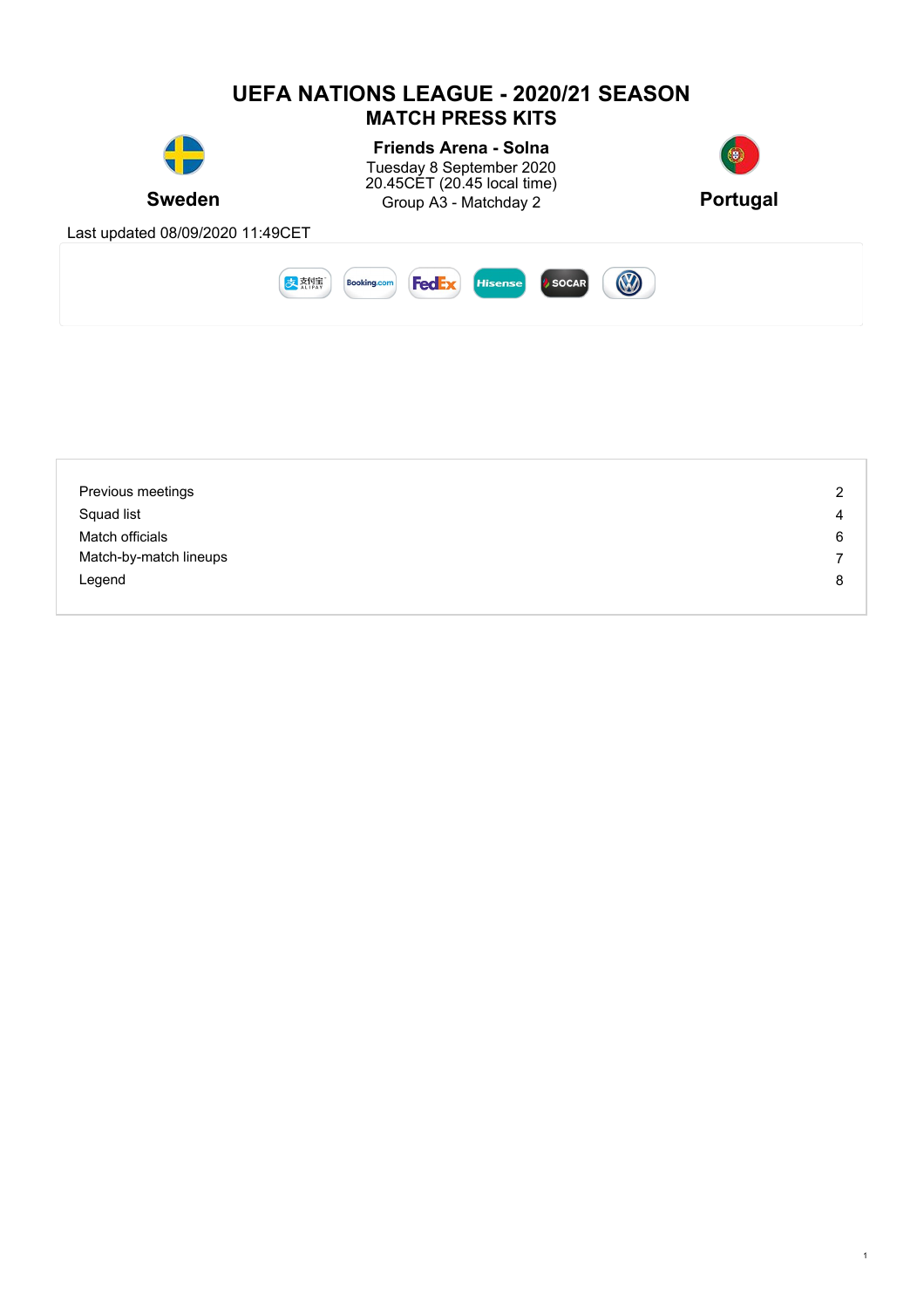# **Previous meetings**

## **Head to Head**

# **FIFA World Cup**

| <b>Date</b> | <b>Stage</b><br>reached | <b>Match</b>             | <b>Result</b>       | <b>Venue</b> | <b>Goalscorers</b>                        |
|-------------|-------------------------|--------------------------|---------------------|--------------|-------------------------------------------|
| 19/11/2013  | PO                      | Sweden - Portugal        | $2 - 3$<br>agg: 2-4 | Solna        | Ibrahimović 68, 72;<br>Ronaldo 50, 77, 79 |
| 15/11/2013  | P <sub>O</sub>          | <b>Portugal - Sweden</b> | -0                  | Lisbon       | Ronaldo 82                                |

## **FIFA World Cup**

| <b>Date</b> | <b>Stage</b><br>reached | <b>Match</b>                         | <b>Result</b> | Venue | <b>Goalscorers</b> |
|-------------|-------------------------|--------------------------------------|---------------|-------|--------------------|
|             |                         | 28/03/2009 QR (GS) Portugal - Sweden | $0 - 0$       | Porto |                    |
|             |                         | 11/10/2008 QR (GS) Sweden - Portugal | 0-0           | Solna |                    |

### **1988 UEFA European Championship**

| <b>Date</b> | <b>Stage</b><br>reached | <b>Match</b>                         | <b>Result</b> | <b>Venue</b> | <b>Goalscorers</b>         |
|-------------|-------------------------|--------------------------------------|---------------|--------------|----------------------------|
|             |                         | 23/09/1987 PR (GS) Sweden - Portugal | $0 - 1$       | Solna        | Pinto 34                   |
|             |                         | 12/10/1986 PR (GS) Portugal - Sweden | ہ _،          | Oeiras       | Coelho 61; Strömberg<br>52 |

### **FIFA World Cup**

| <b>Date</b> | <b>Stage</b><br>reached | <b>Match</b>                           | <b>Result</b> | <b>Venue</b> | <b>Goalscorers</b>                             |
|-------------|-------------------------|----------------------------------------|---------------|--------------|------------------------------------------------|
|             |                         | 14/11/1984 QR (GS) Portugal - Sweden   | 1-3           | Lisbon       | Rui Jordão 11; Prytz<br>26 (P), 34, Nilsson 37 |
|             |                         | $12/09/1984$ QR (GS) Sweden - Portugal | $0 - 7$       | Solna        | Fernando Gomes 78                              |

#### **FIFA World Cup**

| <b>Date</b> | <b>Stage</b><br>reached | <b>Match</b>                         | <b>Result</b> | Venue  | <b>Goalscorers</b>                     |
|-------------|-------------------------|--------------------------------------|---------------|--------|----------------------------------------|
|             |                         | 14/10/1981 QR (GS) Portugal - Sweden | $1 - 2$       | Lisbon | Pietra 65; Larsson 38,<br>Persson 89   |
|             |                         | 24/06/1981 QR (GS) Sweden - Portugal | $3 - 0$       | Solna  | Börjesson 40, Hysén<br>55, Svensson 72 |

## **1968 UEFA European Championship**

| <b>Date</b> | <b>Stage</b><br>reached | <b>Match</b>                         | <b>Result</b> | <b>Venue</b> | <b>Goalscorers</b>                |
|-------------|-------------------------|--------------------------------------|---------------|--------------|-----------------------------------|
|             |                         | 01/06/1967 PR (GS) Sweden - Portugal | $1 - 1$       | Solna        | Svensson 90;<br>Custódio Pinto 19 |
|             |                         | 13/11/1966 PR (GS) Portugal - Sweden | 1-2           | Lisbon       | Graça 21; Danielsson<br>29, 87    |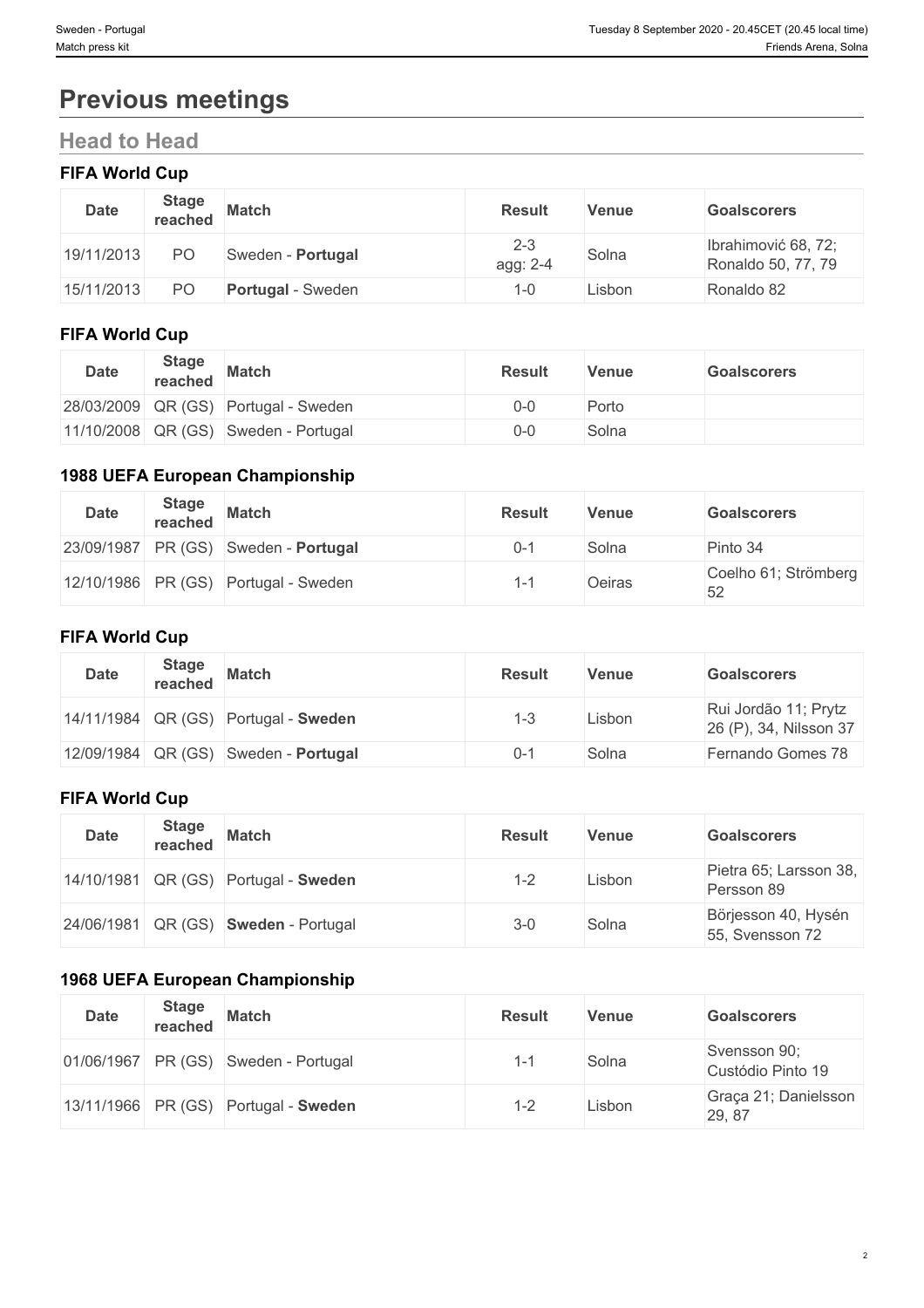|              | Qualifying |      | <b>Final</b><br><b>Total</b><br>tournament |                                                                            |  |
|--------------|------------|------|--------------------------------------------|----------------------------------------------------------------------------|--|
|              | Home       | Away |                                            |                                                                            |  |
|              |            |      |                                            | PId W D L PId W D L PId W D L PId W D L PId W D L GF GA                    |  |
| <b>Total</b> |            |      |                                            |                                                                            |  |
| Sweden       |            |      |                                            | $6$   1   2   3   6   3   2   1   -   -   -   -   18   7   6   5   29   20 |  |
| Portugal     |            |      |                                            | $6$   1   2   3   6   3   2   1   -   -   -   -   18   5   6   7   20   29 |  |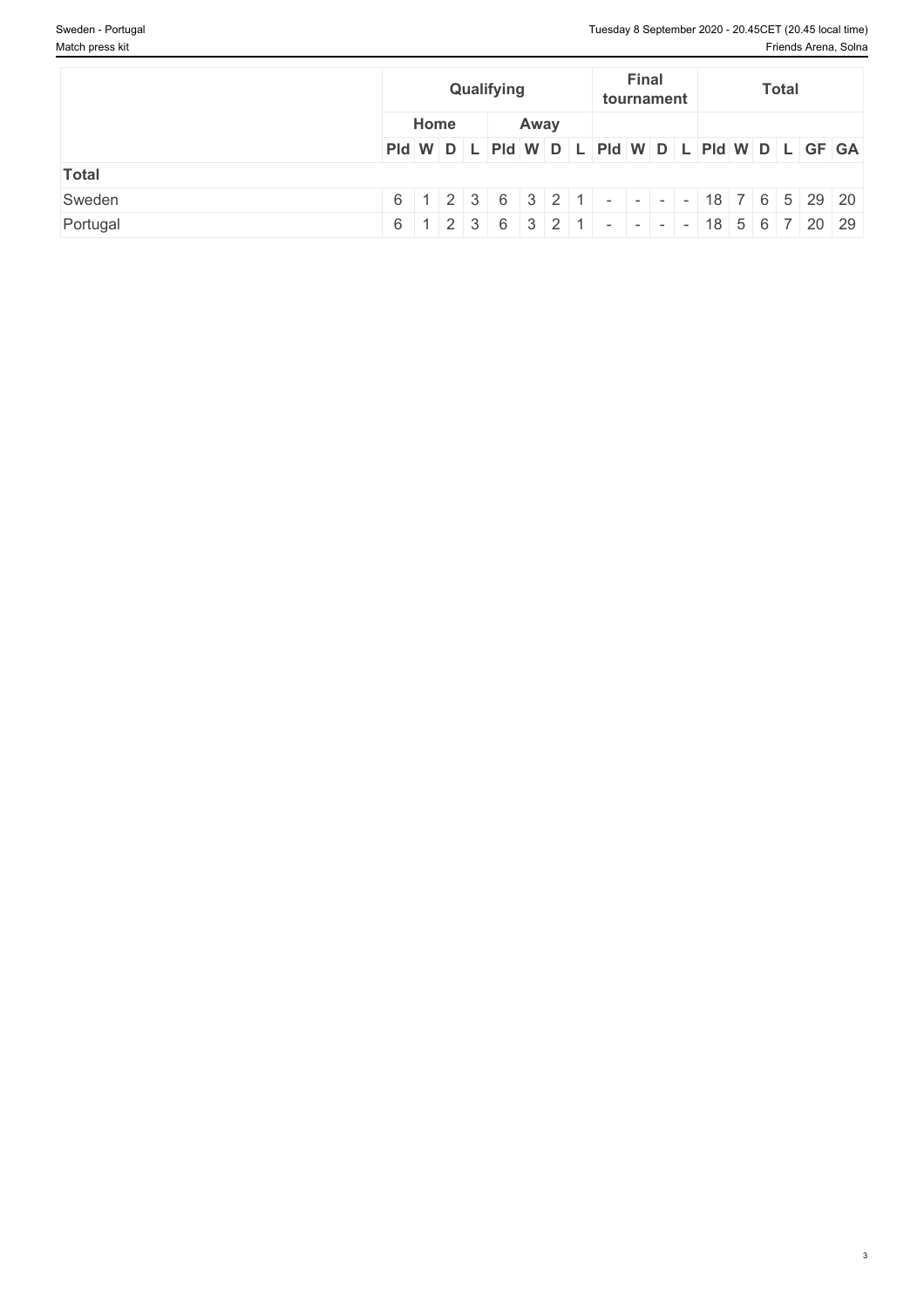# **Squad list**

### **Sweden**

|       |                         |               |     |                              |                          | League phase        |                     |  |
|-------|-------------------------|---------------|-----|------------------------------|--------------------------|---------------------|---------------------|--|
|       | No. Player              | <b>DoB</b>    | Age | Club                         | D                        | <b>Pld Gls</b>      |                     |  |
|       | <b>Goalkeepers</b>      |               |     |                              |                          |                     |                     |  |
|       | Robin Olsen             | 08/01/1990 30 |     | Roma                         |                          | $\mathbf{1}$        | $\mathsf{O}$        |  |
|       | 12 Karl-Johan Johnsson  | 28/01/1990 30 |     | Copenhagen                   |                          | $\mathsf{O}\xspace$ | $\mathbf 0$         |  |
|       | 23 Kristoffer Nordfeldt |               |     | 23/06/1989 31 Gençlerbirliği | $\bar{a}$                | $\overline{0}$      | $\mathbf 0$         |  |
|       | <b>Defenders</b>        |               |     |                              |                          |                     |                     |  |
|       | 2 Mikael Lustig         | 13/12/1986 33 |     | AIK                          | $\overline{a}$           | $\mathbf{1}$        | $\mathbf 0$         |  |
|       | 3 Filip Helander        | 22/04/1993 27 |     | Rangers                      | $\equiv$                 | $\boldsymbol{0}$    | $\mathbf 0$         |  |
|       | 4 Sebastian Holmén      | 29/04/1992 28 |     | Willem II                    | $\omega$                 | $\boldsymbol{0}$    | $\mathbf 0$         |  |
| 5     | Pierre Bengtsson        | 12/04/1988    | 32  | Copenhagen                   | $\overline{\phantom{a}}$ | $\mathbf{1}$        | $\mathbf 0$         |  |
| 6     | Ludwig Augustinsson     | 21/04/1994 26 |     | <b>Bremen</b>                | $\equiv$                 | $\mathbf 0$         | $\mathbf 0$         |  |
|       | 16 Emil Krafth          | 02/08/1994 26 |     | Newcastle                    | $\overline{\phantom{a}}$ | $\mathbf 0$         | $\mathbf 0$         |  |
|       | 18 Pontus Jansson       | 13/02/1991 29 |     | <b>Brentford</b>             | $\overline{\phantom{a}}$ | $\mathbf{1}$        | $\mathbf 0$         |  |
|       | <b>Midfielders</b>      |               |     |                              |                          |                     |                     |  |
|       | 7 Sebastian Larsson     | 06/06/1985 35 |     | AIK                          | $\overline{\phantom{a}}$ | 1                   | $\mathbf 0$         |  |
|       | 8 Albin Ekdal           | 28/07/1989 31 |     | Sampdoria                    | $\overline{\phantom{a}}$ | $\mathbf{1}$        | $\mathbf 0$         |  |
|       | 10 Emil Forsberg        | 23/10/1991 28 |     | Leipzig                      | $\overline{\phantom{a}}$ | $\mathbf{1}$        | $\overline{0}$      |  |
|       | 13 Gustav Svensson      | 07/02/1987 33 |     | Seattle<br>Sounders          |                          | $\mathbf 0$         | $\overline{0}$      |  |
|       | 17 Mattias Svanberg     | 05/01/1999 21 |     | Bologna                      | $\overline{\phantom{a}}$ | $\mathsf{O}\xspace$ | $\mathbf 0$         |  |
|       | 20 Kristoffer Olsson    | 30/06/1995 25 |     | Krasnodar                    | $\overline{\phantom{a}}$ | $\mathbf{1}$        | $\mathsf{O}\xspace$ |  |
|       | 21 Ken Sema             | 30/09/1993 26 |     | Watford                      | $\overline{\phantom{a}}$ | $\mathbf{1}$        | $\mathbf 0$         |  |
|       | 22 Robin Quaison        | 09/10/1993 26 |     | Mainz                        |                          | 1                   | $\mathbf 0$         |  |
|       | <b>Forwards</b>         |               |     |                              |                          |                     |                     |  |
|       | 9 Marcus Berg           | 17/08/1986 34 |     | Krasnodar                    | $\bar{a}$                | $\mathbf{1}$        | $\mathsf{O}$        |  |
|       | 11 John Guidetti        | 15/04/1992 28 |     | Alavés                       | $\overline{\phantom{a}}$ | 1                   | $\mathbf 0$         |  |
|       | 14 Alexander Isak       | 21/09/1999 20 |     | Real<br>Sociedad             |                          | $\mathsf{O}\xspace$ | $\mathbf 0$         |  |
|       | 15 Dejan Kulusevski     | 25/04/2000 20 |     | Juventus                     | $\overline{\phantom{a}}$ | $\mathbf{1}$        | $\overline{0}$      |  |
|       | 19 Sebastian Andersson  | 15/07/1991 29 |     | <b>Union Berlin</b>          | $\sim$                   | $\overline{0}$      | $\mathbf 0$         |  |
| Coach |                         |               |     |                              |                          |                     |                     |  |
|       | Jan Andersson           | 29/09/1962 57 |     |                              | $\sim$                   | $\mathbf{1}$        | $\mathsf{O}\xspace$ |  |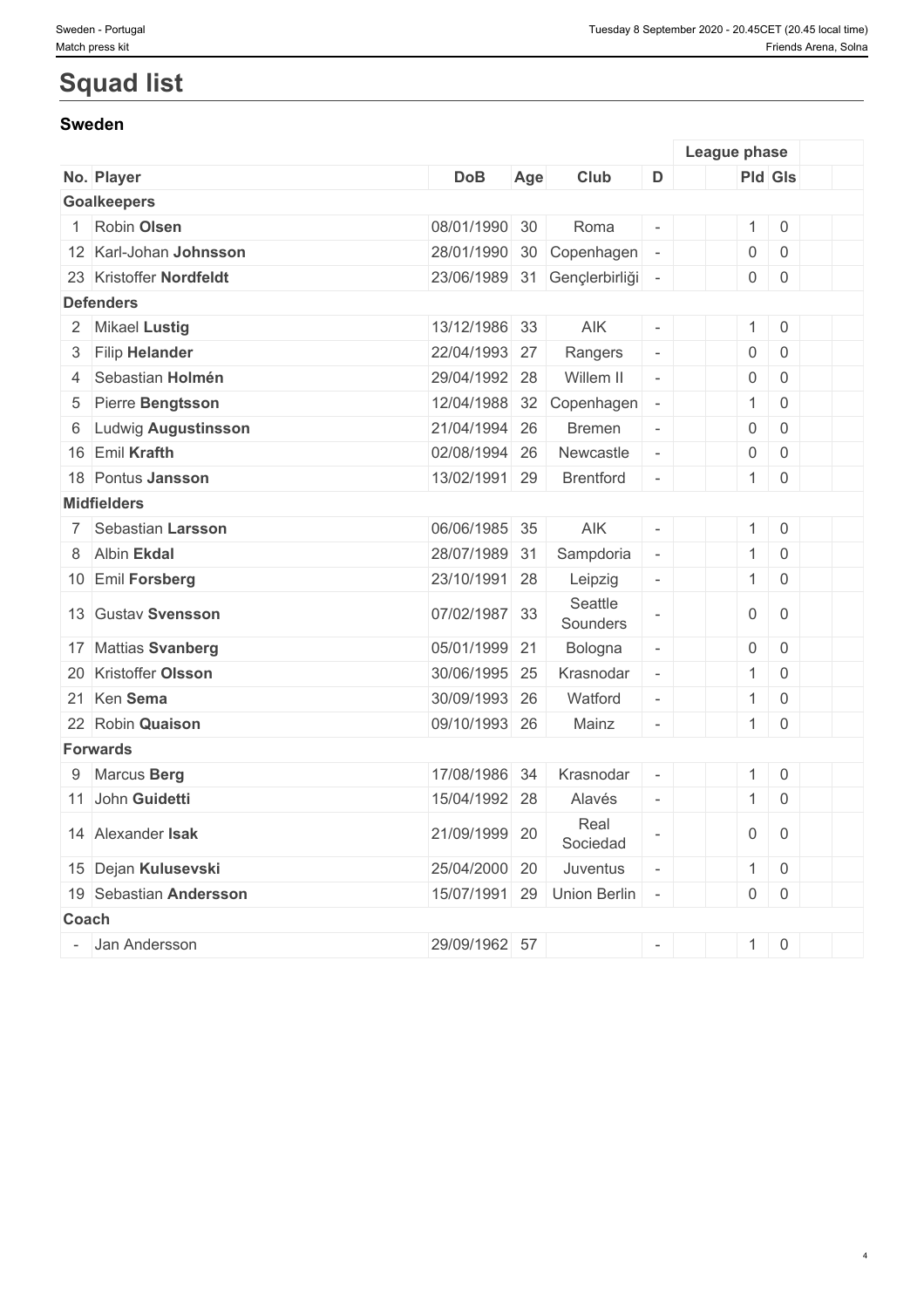### **Portugal**

|       |                      |                         |     |                |                          | League phase        |                     |  |
|-------|----------------------|-------------------------|-----|----------------|--------------------------|---------------------|---------------------|--|
|       | No. Player           | <b>DoB</b>              | Age | Club           | D                        | Pld Gls             |                     |  |
|       | <b>Goalkeepers</b>   |                         |     |                |                          |                     |                     |  |
|       | 1 Rui Patrício       | 15/02/1988 32           |     | Wolves         | $\sim$                   | $\mathsf{O}\xspace$ | $\mathbf 0$         |  |
|       | 12 Anthony Lopes     | 01/10/1990 29           |     | Lyon           | $\bar{\phantom{a}}$      | $\mathbf{1}$        | $\mathbf 0$         |  |
|       | 22 Rui Silva         | 07/02/1994 26           |     | Granada        | $\overline{\phantom{a}}$ | $\mathsf{O}$        | $\mathbf 0$         |  |
|       | <b>Defenders</b>     |                         |     |                |                          |                     |                     |  |
|       | 2 Nélson Semedo      | 16/11/1993 26 Barcelona |     |                | $\overline{\phantom{a}}$ | $\mathbf 0$         | $\overline{0}$      |  |
|       | 3 Pepe               | 26/02/1983 37           |     | Porto          | $\sim$                   | $\mathbf{1}$        | $\overline{0}$      |  |
| 4     | <b>Rúben Dias</b>    | 14/05/1997 23           |     | Benfica        | $\equiv$                 | $\mathbf{1}$        | $\mathbf 0$         |  |
| 5     | Raphaël Guerreiro    | 22/12/1993 26           |     | Dortmund       | $\overline{\phantom{a}}$ | $\mathbf{1}$        | $\overline{0}$      |  |
|       | 6 José Fonte         | 22/12/1983 36           |     | LOSC           | $\overline{\phantom{a}}$ | $\boldsymbol{0}$    | $\mathbf 0$         |  |
|       | 16 Domingos Duarte   | 10/03/1995 25           |     | Granada        | $\overline{\phantom{a}}$ | $\boldsymbol{0}$    | $\overline{0}$      |  |
|       | 19 Mário Rui         | 27/05/1991 29           |     | Napoli         | $\overline{\phantom{a}}$ | $\mathsf{O}\xspace$ | $\overline{0}$      |  |
|       | 20 João Cancelo      | 27/05/1994 26           |     | Man. City      | $\overline{\phantom{a}}$ | $\mathbf{1}$        | $\overline{1}$      |  |
|       | <b>Midfielders</b>   |                         |     |                |                          |                     |                     |  |
|       | 8 João Moutinho      | 08/09/1986 34           |     | Wolves         | $\overline{\phantom{a}}$ | 1                   | $\mathsf{O}\xspace$ |  |
|       | 10 Bernardo Silva    | 10/08/1994 26           |     | Man. City      |                          | $\mathbf{1}$        | $\mathbf 0$         |  |
|       | 11 Bruno Fernandes   | 08/09/1994 26           |     | Man.<br>United |                          | $\mathbf{1}$        | $\overline{0}$      |  |
|       | 13 Danilo            | 09/09/1991 28           |     | Porto          | $\equiv$                 | $\mathbf{1}$        | $\,0\,$             |  |
|       | 17 Gonçalo Guedes    | 29/11/1996 23           |     | Valencia       | $\overline{\phantom{a}}$ | $\mathsf{O}\xspace$ | $\mathbf 0$         |  |
|       | 18 Rúben Neves       | 13/03/1997 23           |     | Wolves         | $\overline{\phantom{a}}$ | $\mathbf 0$         | $\overline{0}$      |  |
|       | 21 Sérgio Oliveira   | 02/06/1992 28           |     | Porto          |                          | $\mathbf{1}$        | $\overline{0}$      |  |
|       | <b>Forwards</b>      |                         |     |                |                          |                     |                     |  |
|       | 7 Cristiano Ronaldo  | 05/02/1985 35           |     | Juventus       | $\overline{\phantom{a}}$ | $\overline{0}$      | $\mathbf 0$         |  |
|       | 9 André Silva        | 06/11/1995 24           |     | Frankfurt      |                          | $\mathbf{1}$        | $\overline{1}$      |  |
|       | 14 Francisco Trincão | 29/12/1999              | 20  | Barcelona      |                          | $\mathbf{1}$        | $\,0\,$             |  |
|       | 15 Diogo Jota        | 04/12/1996 23           |     | Wolves         | $\equiv$                 | $\mathbf{1}$        | $\overline{1}$      |  |
|       | 23 João Félix        | 10/11/1999 20           |     | Atlético       | $\overline{\phantom{a}}$ | $1 \mid 1$          |                     |  |
| Coach |                      |                         |     |                |                          |                     |                     |  |
|       | - Fernando Santos    | 10/10/1954 65           |     |                | $\overline{\phantom{a}}$ | 1                   | $\mathsf{O}\xspace$ |  |
|       |                      |                         |     |                |                          |                     |                     |  |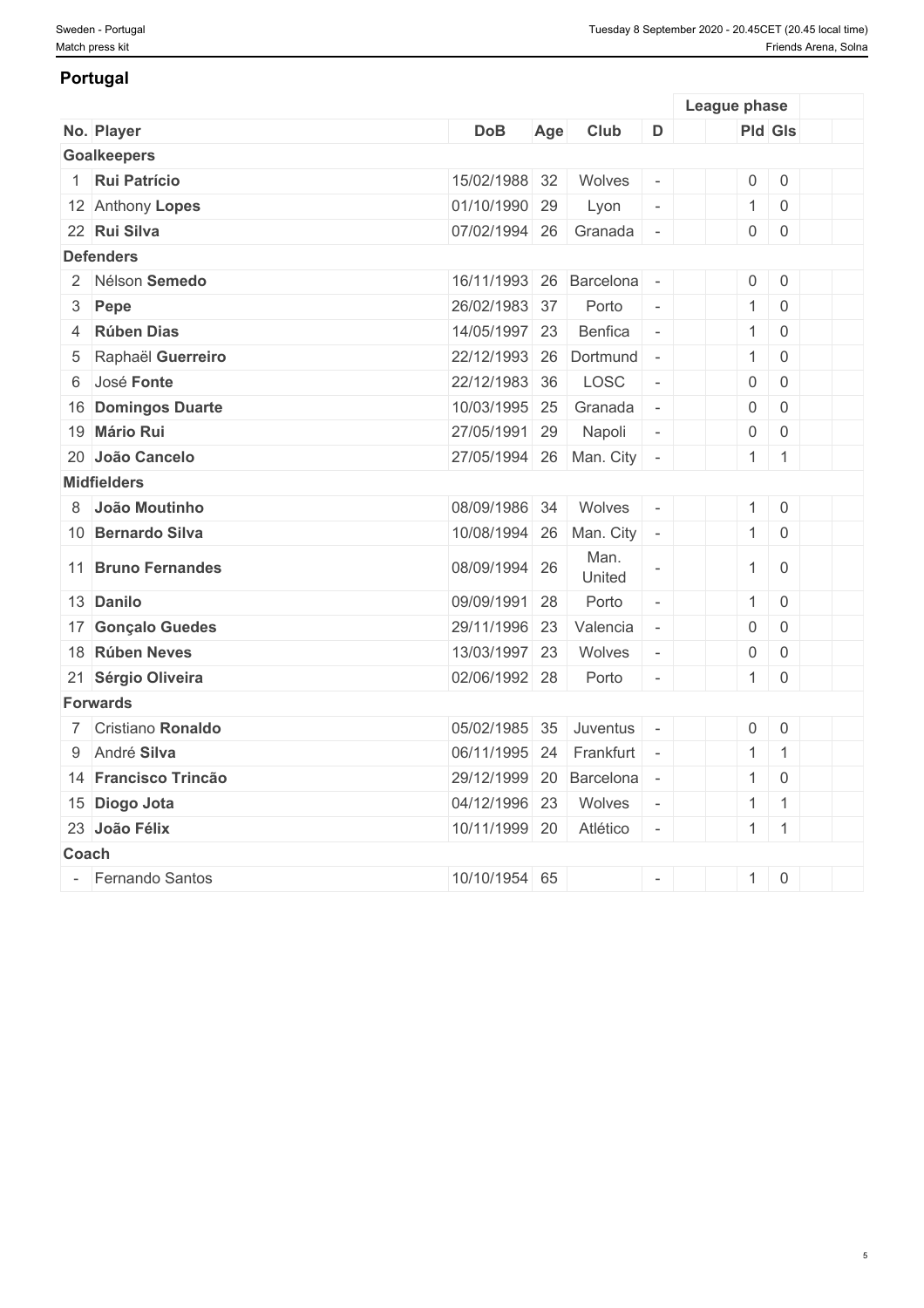# **Match officials**

| <b>Referee</b>               | Danny Makkelie (NED)                     |  |
|------------------------------|------------------------------------------|--|
| <b>Assistant referees</b>    | Mario Diks (NED), Hessel Steegstra (NED) |  |
| <b>Fourth official</b>       | Jochem Kamphuis (NED)                    |  |
| <b>UEFA Delegate</b>         | Thura Win (ENG)                          |  |
| <b>UEFA Referee observer</b> | Herbert Fandel (GER)                     |  |
|                              |                                          |  |

## **Referee**

| Name           | Date of birth | UEE7<br>matches          |
|----------------|---------------|--------------------------|
| Danny Makkelie | 28/01/1983    | $\overline{\phantom{a}}$ |

## **UEFA Nations League matches between the two teams**

| <b>Date</b> | <b>Competition</b> | <b>Stage</b><br>reached | <b>Home Away</b> |          | Result | <b>Venue</b> |
|-------------|--------------------|-------------------------|------------------|----------|--------|--------------|
| 17/11/2018  | UNL                | GS-FT                   | Italy            | Portugal | ∪-∪    | Milan        |

## **Other matches involving teams from either of the two countries involved in this match**

| <b>Date</b> | <b>Competition</b> | <b>Stage</b><br>reached | <b>Home Away</b>                |                                              | <b>Result</b> | Venue            |
|-------------|--------------------|-------------------------|---------------------------------|----------------------------------------------|---------------|------------------|
| 22/11/2012  | UEL                | GS                      | Newcastle United FC CS Marítimo |                                              | $1 - 1$       | Newcastle        |
| 06/09/2013  | <b>WC</b>          | QR                      | Northern Ireland Portugal       |                                              | $2 - 4$       | <b>Belfast</b>   |
| 18/06/2015  | U21                | GS-FT                   |                                 | England Portugal                             | $0 - 1$       | Uherske Hradiste |
| 04/09/2015  | FRIE.              | R <sub>1</sub>          | Portugal France                 |                                              | $0 - 1$       | Lisbon           |
| 24/03/2016  | FRIE.              | GS-FT                   |                                 | <b>Turkey Sweden</b>                         | $2 - 1$       | Antalya          |
| 02/11/2016  | <b>UCL</b>         | GS                      |                                 | Borussia Dortmund Sporting Clube de Portugal | $1 - 0$       | Dortmund         |
| 03/09/2017  | <b>WC</b>          | QR                      |                                 | Hungary Portugal                             | $0 - 1$       | <b>Budapest</b>  |
| 17/11/2018  | <b>UNL</b>         | GS-FT                   |                                 | Italy Portugal                               | $0-0$         | Milan            |
| 12/02/2019  | UCL                | R <sub>16</sub>         | AS Roma FC Porto                |                                              | $2 - 1$       | Rome             |
| 17/04/2019  | <b>UCL</b>         | QF                      |                                 | FC Porto Liverpool FC                        | $1 - 4$       | Porto            |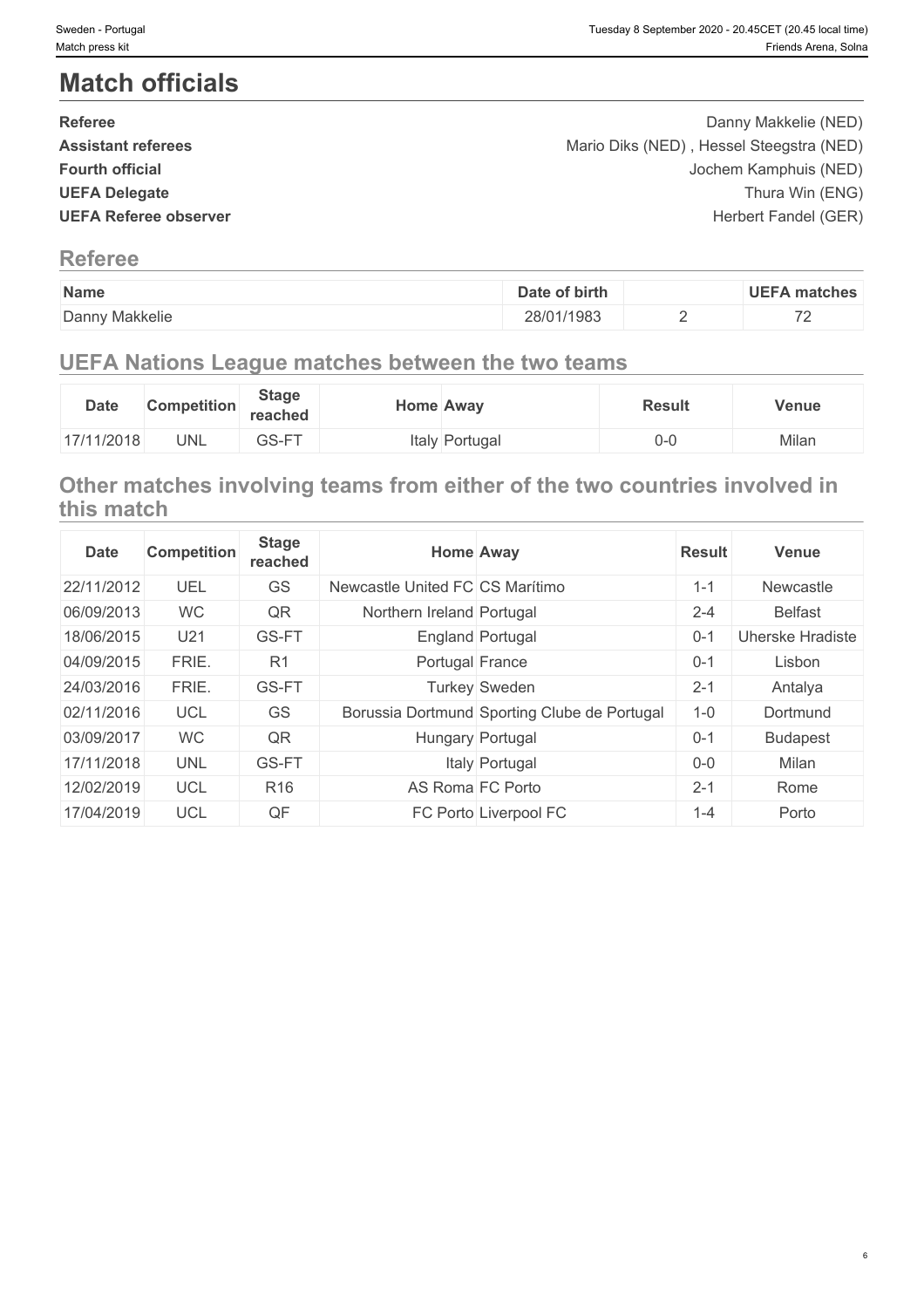# **Match-by-match lineups**

## **Sweden**

### **UEFA Nations League - Group stage – final tournament**

#### **Group A3**

| Team     | Pid W D L GF GA Pts                           |  |  |  |
|----------|-----------------------------------------------|--|--|--|
| Portugal | $1 \mid 1 \mid 0 \mid 0 \mid 4 \mid 1 \mid 3$ |  |  |  |
| France   | 1   1   0   0   1   0   3                     |  |  |  |
| Sweden   | 1 0 0 1 0 1 0 1 0                             |  |  |  |
| Croatia  | 0 0 1 1 4 0                                   |  |  |  |

#### **Matchday 1** (05/09/2020)

#### **Sweden 0-1 France**

**Goals:** 0-1 Mbappé 41

**Sweden:** Olsen, Lustig, Lindelöf, Bengtsson (88 Sema), S. Larsson (70 Kulusevski), Ekdal, Berg, Forsberg, Jansson, Olsson, Quaison (77 Guidetti)

#### **Matchday 2** (08/09/2020)

Sweden-Portugal

## **Matchday 3** (11/10/2020)

Croatia-Sweden

### **Matchday 4** (14/10/2020)

Portugal-Sweden

#### **Matchday 5** (14/11/2020) Sweden-Croatia

**Matchday 6** (17/11/2020)

## France-Sweden

## **Portugal**

### **UEFA Nations League - Group stage – final tournament**

#### **Matchday 1** (05/09/2020)

#### **Portugal 4-1 Croatia**

**Goals:** 1-0 João Cancelo 41, 2-0 Diogo Jota 58, 3-0 João Félix 70, 3-1 Petković 90+1, 4-1 Silva 90+5 **Portugal:** Lopes, Pepe, Rúben Dias, Guerreiro, João Moutinho (81 Sérgio Oliveira), Bernardo Silva (78 Francisco Trincão), Bruno Fernandes, Danilo, Diogo Jota, João Cancelo, João Félix (87 Silva)

#### **Matchday 2** (08/09/2020)

Sweden-Portugal

## **Matchday 3** (11/10/2020)

France-Portugal

#### **Matchday 4** (14/10/2020) Portugal-Sweden

#### **Matchday 5** (14/11/2020) Portugal-France

# **Matchday 6** (17/11/2020)

Croatia-Portugal